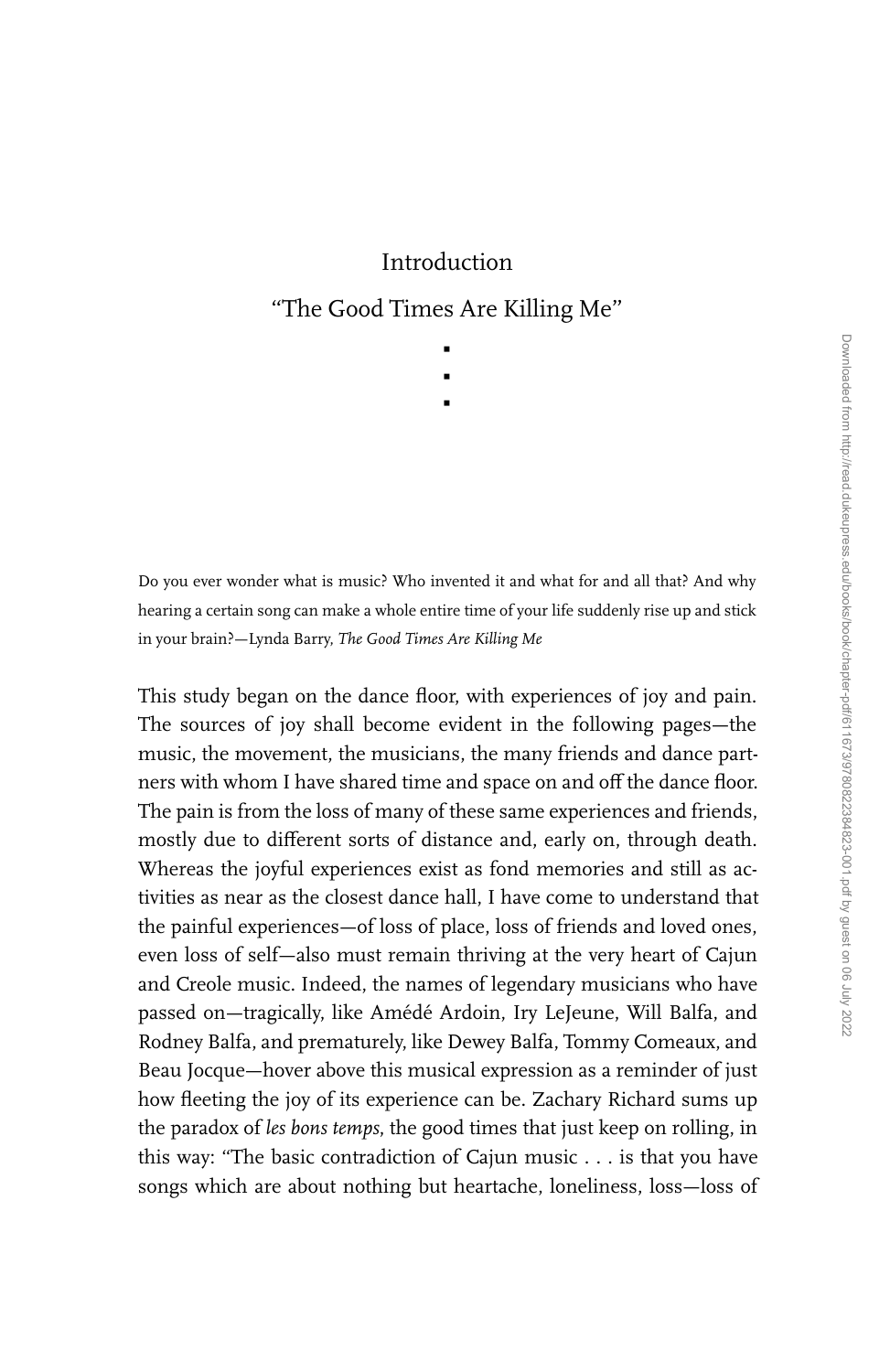love, loss of property, loss of stature in the society, all of these things—on this music that is absolutely joyful. So it's this incredible contradiction that is part of the Cajun soul, I think. You know, that even in pain you celebrate'' (qtd. in Mouton 1999, 40).

This paradox lies at the heart of understanding what I call the Cajun dance arena (which is necessarily a music arena as well), and this volume examines the different means by which identity and authenticity are constructed within and in relation to this arena.<sup>1</sup> These constructions encompass recent Cajun cultural history, but through the music and dance forms they also stretch back to the origins of Cajun and Creole culture in southern Louisiana. Moreover, these constructions not only raise fundamental issues about Cajun and Creole identities and what constitutes authenticity in relation to them but also about questions of popular memory, of cultural representation, and of social exclusion. In this study, I conjoin my understanding of Cajun dance and music culture to these different questions and issues.

Furthermore, I situate my study of constructions of identity and authenticity in the Cajun dance and music arena in relation to the ongoing disciplinary dialogue between, on one hand, French and francophone cultural studies and, on the other, various Anglo-American modes of pursuing cultural studies and research. As Fredric Jameson has noted, one difficulty in defining "the desire called Cultural Studies" as a program of research and study lies precisely in its ''relationship to the established disciplines'' (1993, 18). Although I return to the question of definition in chapter 1, I conceptualize the goals of this study as located at a juncture in between disciplines, with a hybrid approach derived from a number of critical sources, most notably from the works of Gilles Deleuze and Félix Guattari. I hope in this way to enliven and enrich the understanding of a genuine, if not entirely indigenous, American form of cultural expression with the scholarly tools available in the interdisciplinary fields of contemporary cultural studies.

To meet this cross-disciplinary challenge, I undertake my reflection on Louisiana Cajun music and dance and their cultural representations as a means of ''disenchanting *les bons temps*.'' This French phrase derives from the familiar Louisiana declaration *laissez les bons temps rouler*, let the good times roll, employed by Louisiana residents and nonresidents alike to characterize the spirit of the stereotypically carefree approach to life in the Pelican State.<sup>2</sup> Yet, although it is seemingly an unambiguous evoca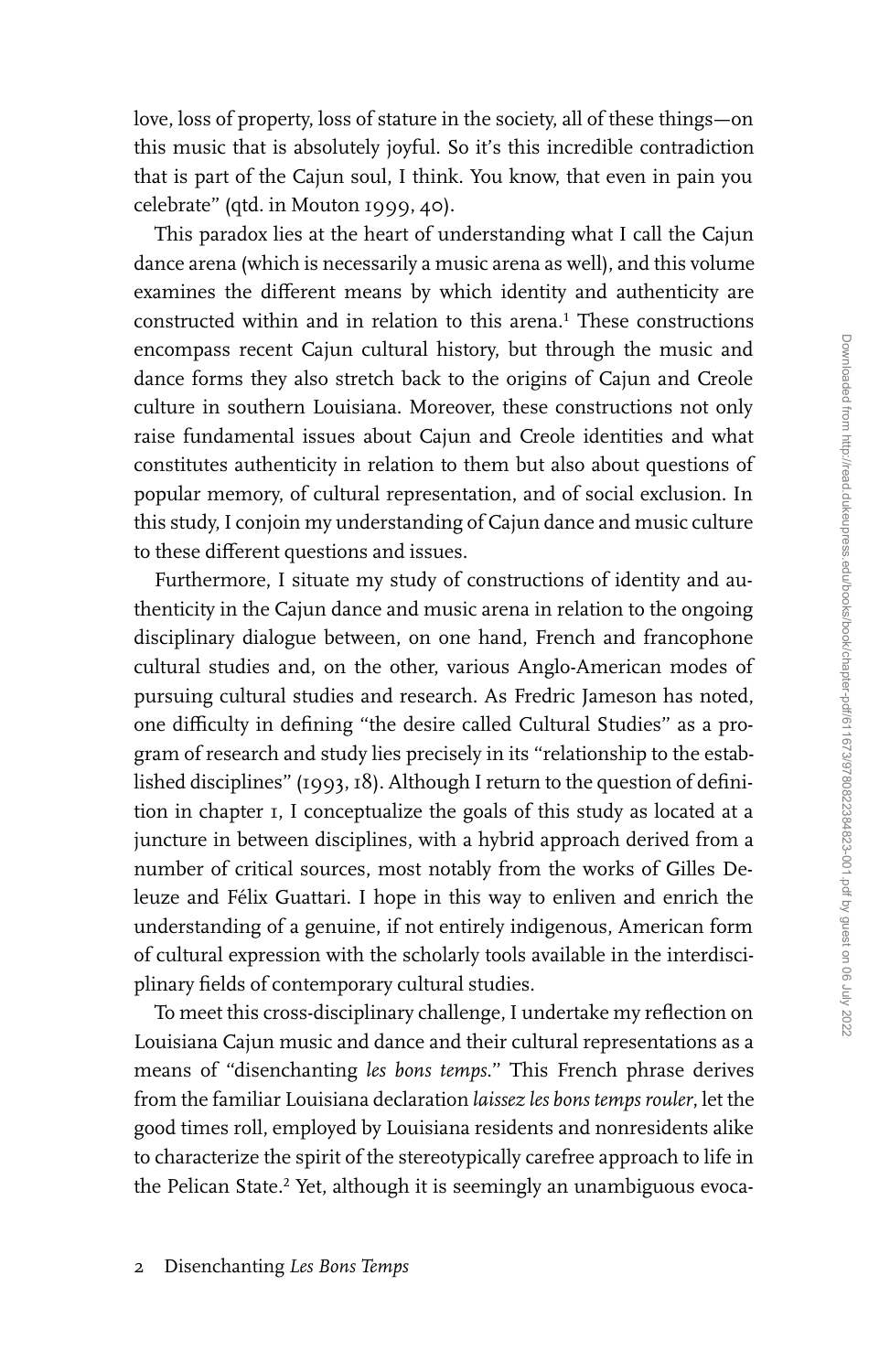tion of joie de vivre, this expression also places an exuberant face on the hard times and pain at the heart of Cajun and Creole cultural life.

As for the term "disenchanting," it is located in a number of discourses.≥ For my purposes, I borrow it from Sylvia Wynter (1987) in order to demystify different facets of the cultural representations that sustain the spirit and myth of *les bons temps* while also celebrating this very spirit and myth. One might well wonder why such demystification need be undertaken at all. I explain more fully in chapter 1 the steps that helped me to conceptualize this project, but here I will only point out that the constructions of identity and authenticity in the Cajun dance and music arena manifest ways in which contemporary societies and social groups deploy cultural representations for a broad range of strategic and ideological ends.

The dual facets of joy and pain in *les bons temps* have an almost logical counterpart in the contradictory thrust: on one hand, these facets help cultural agents to promote Cajun culture to as wide a market as possible (through tourism, music, dance, and food, and often conflating Cajun and Creole in the process). On the other hand, some of the same cultural agents (and many others) often demand respect for the ''authenticity'' of this (singular) "tradition." In making such a demand, these agents sometimes fail to recognize that the natural development of forms of cultural expression results in their escaping such tightly controlled traditional boundaries. This line of cultural flight is all the more likely to be uncontrollable when it also results from national and international strategies of promotion.<sup>4</sup> In this sense, my study seeks to join a number of remarkable recent works as an exploration of the conjuncture of practices by local cultural agents and the effects of these practices on wider, global representations.∑

Alongside this project of demystification of *les bons temps*, however, I insist on the crucial impetus within this study of stating the complementary enchantment of *les bons temps*. Indeed, I had considered repeatedly setting off the prefix "dis" with parentheses—that is, as "(dis)enchanting''—in order to communicate scripturally this dual emphasis. In any case, rather than "declining" les bons temps-that is, "an ambiguous gesture of refusal and participation at the same time'' (Rosello 1998, 13)—I conceptualize this project as at once celebrating the paradox of joy and pain inherent to practices of the Cajun dance and music arena and pursuing the critique of frequent distortions in representations of these very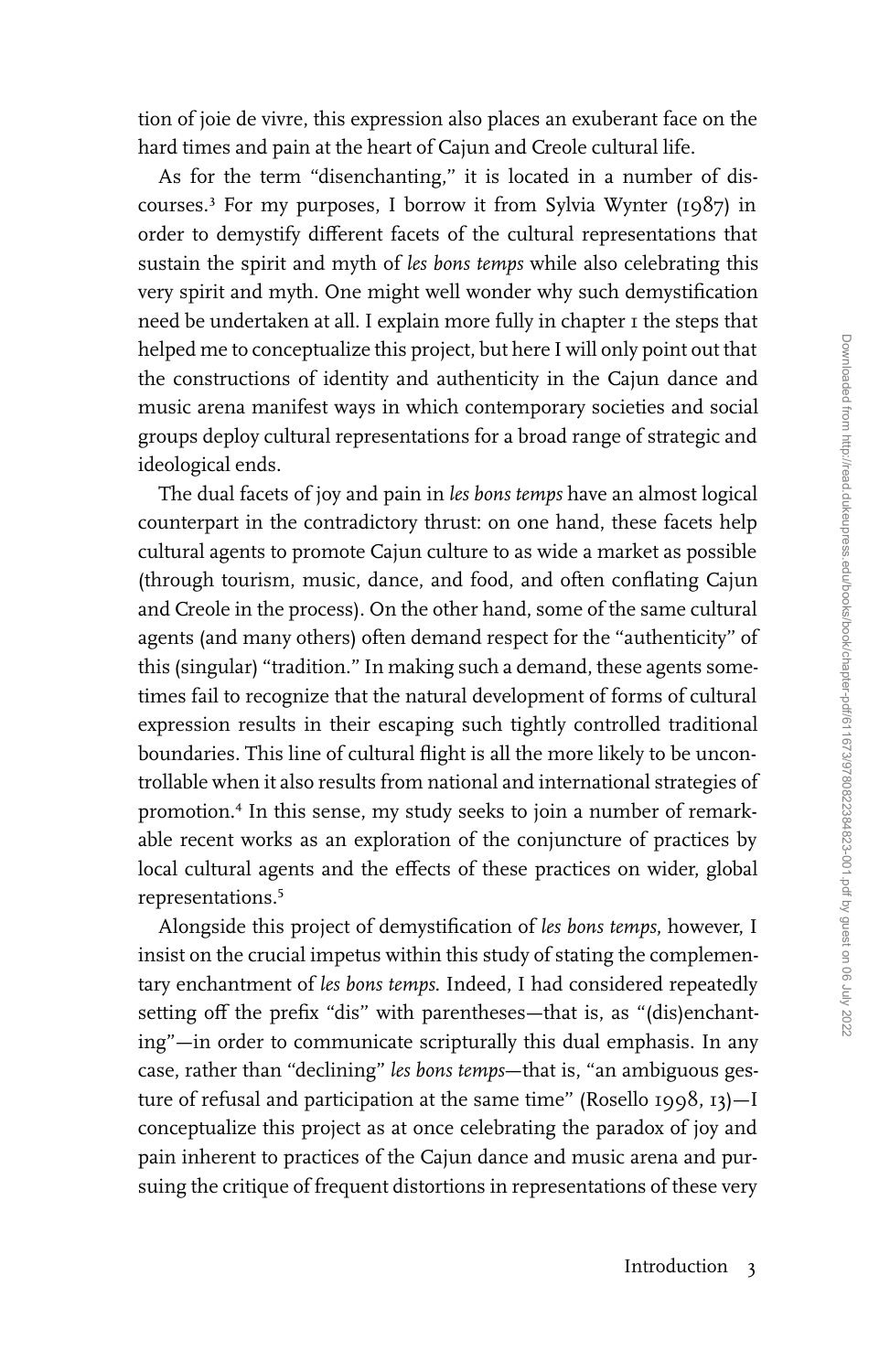practices. For, even when the cultural agents active in this arena contribute to such representations, one can understand their activity as a form of ''minority discourse,'' a form of fabulation that Deleuze describes as "catch[ing] someone in the act of legending"—that is, "to catch the movement of constitution of a people" (1995, 125-26).

This dual strategy of disenchanting informs the overall organization of the chapters that follow. I begin by explaining how this project evolved, starting from the passion I developed as a fan of Cajun music and a dance practitioner, the scholarly interest that grew slowly from this personal affinity, and the challenges that arose during the project's realization. Thus, in chapter 1, "Becoming-Cajun," I trace my own becomingspersonal and professional—by focusing on a poorly understood and relatively little discussed form of American music and dance expressions with a unique heritage in French and francophone cultures. I then examine how these expressions may be linked and how they contribute to various modes of Cajun self-representation, constitution of identity (although the plural, ''identities,'' is a more precise term), and concerns for authenticity. The opening development provides the bases for actively disenchanting *les bons temps* through the twofold thrust of celebration and critique. By celebrating the thematics of the Cajun music repertoire (chapter 2) and the dance arena in terms of its spaces of affects (chapter 4), I am better able to examine and critique various modes of visual representations (chapter 3) as well as different borders of inclusion and exclusion in related sociocultural practices (chapter 5).

However, this project has also developed in terms of the aforementioned disciplinary intersections between French studies and overlapping strains of cultural studies—as understood and as ever evolving in North American, British, and Australian language, literature, and communication programs. Thus, in the opening chapter I also contrast different perspectives developed by critics and commentators of the current critical conjuncture. My purpose in doing this is twofold: First, I seek to clarify how disciplinary tensions arising from questions of definition relate to the framework outlined here. I also wish to emphasize the debt I owe to diverse practices of Anglo-American cultural studies and to the rich conceptual field articulated by French and francophone theorists. This dual impetus helps me to develop my critical analyses as ways of opening particular cultural forms and practices to scrutiny and understanding in the context of their sociocultural elaboration. Second, I con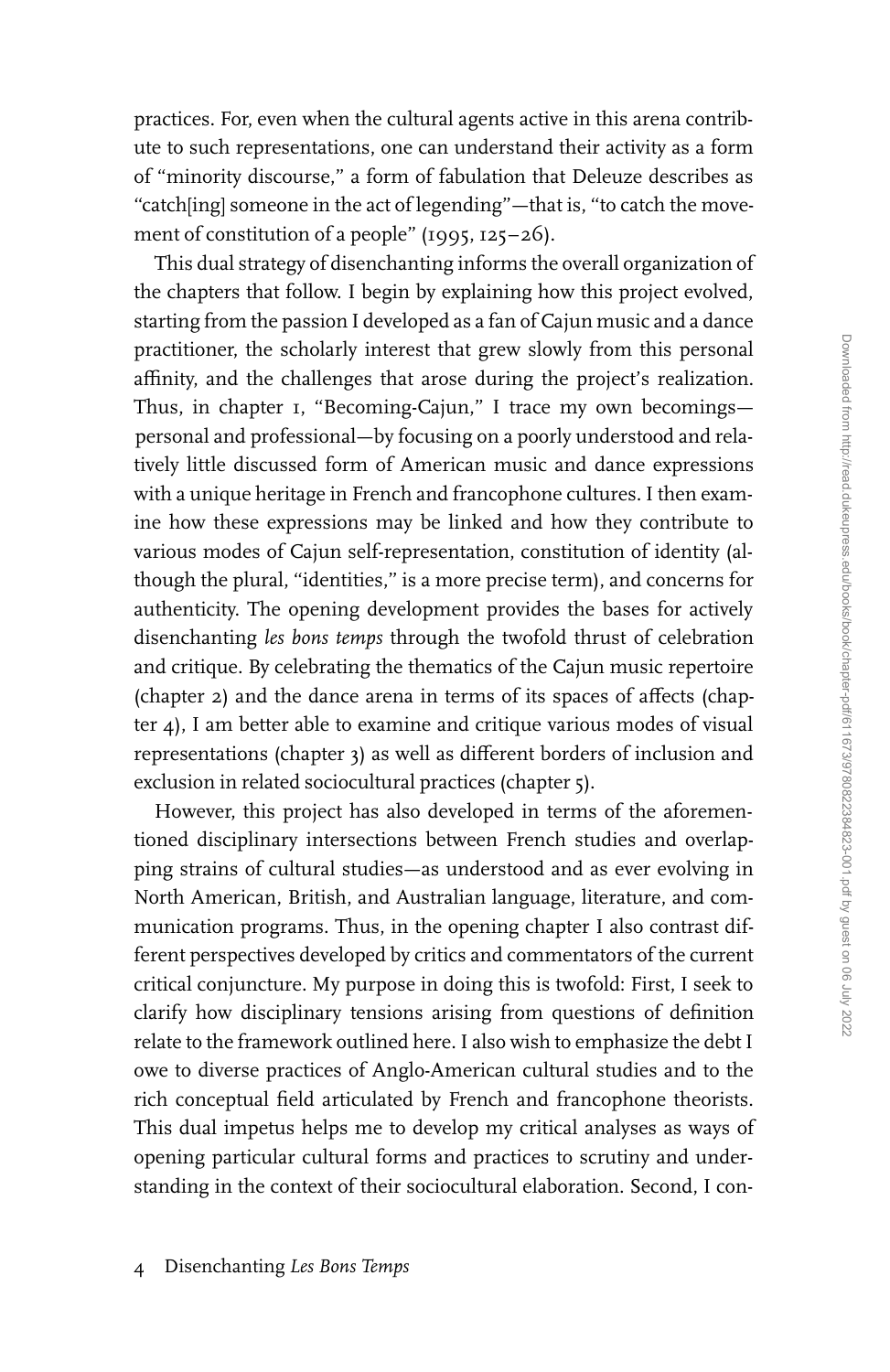sider these forms and practices as different manifestations of the notion of the ''minor'' in artistic expression. That is, by their very existence and continued development, these modes of expression consistently challenge and disturb the ''major'' or dominant cultural modes on a number of levels while, nonetheless, succumbing to the sociocultural ''capture'' of these same dominant modes.<sup>6</sup>

Finally, to highlight the complex views of Cajun cultural heritage, identities, and their manifestation through musical and dance expressions, I conclude chapter I with a brief glimpse at how these issues intersect with conflicts of globality and locality. By introducing and comparing the practices of three Cajun musicians—Zachary Richard, Marc Savoy, and Michael Doucet—who will reappear in subsequent chapters, I provide details about how the very efforts to accommodate demands for authenticity participate in the shifting construction of ''identity'' by extending and influencing the processes of cultural (self-)representation.<sup>7</sup>

I approach this broad topic in four chapters that focus on distinct facets of musical and dance expressions. In chapter 2, ''(Geo)graphies of *(Dé)paysement*: Dislocation and Unsettling in the Cajun Music Repertoire," I examine the affirmation of Cajun identity prevalent in many lyrics that glorify rather stereotypically an ebullient Cajun way of life, the myth of *les bons temps*. In so doing, I locate within the musical repertoire the shifting yet recurrent thematics of place and displacements, both geographical and affective, in order to reflect on the plaintive sadness that constitutes the necessary underside of the enthusiasm in the myth of *les bons temps*. In the chapter's final section, I locate these toponymic, thematic, and performative relations within the poetic and musical expression of one exemplary Cajun musician, Zachary Richard, especially in his two collections of verse—*Voyage de nuit: Cahier de poésie, 1975–1979* (2001) and *Faire récolte* (1997)—and his 1996 album *Cap Enragé*. Based on lyrical evidence from recent Cajun recordings, the predominantly textual orientation of this chapter derives from my firm belief that we can only proceed to discuss the subsequent forms of cultural representation by first having accounted for some key thematic elements at the heart of the myth of *les bons temps*. ∫

In chapter 3, '' 'J'ai Été au Bal': Cajun Sights and Sounds,'' I develop a critique of various filmic representations of Cajun identities in different examples of cinema, documentaries, and Cajun dance instructional videos. I consider these examples (in the production of which many Cajuns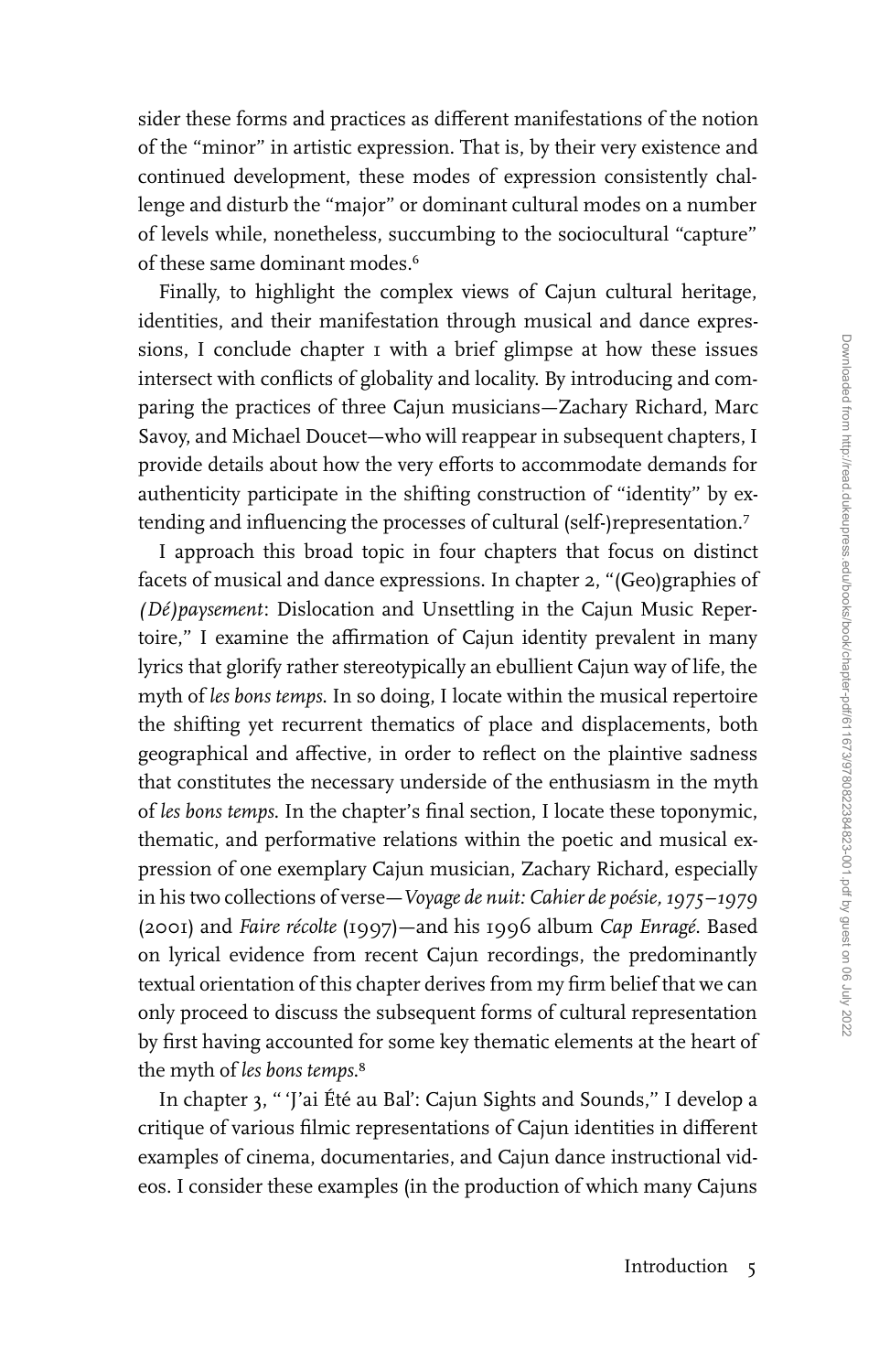have willingly participated) as ways in which the filmmakers and producers implicitly develop varying definitions of Cajun identity in relation to the dominant American culture surrounding and engulfing Cajun culture. As a visual counterpart to the lyrical complexity explored in the previous chapter, chapter 3 addresses at once the shifting border between the authentic and the stereotypical, and the linguistic, discursive, and sociopolitical facets that constitute the "minor(ity)" status of Cajun culture and identity. I focus, first, on precise scenes from two films that purportedly portray Cajun culture: the final *fais do-do* sequence in the little-known film *Southern Comfort* (1981) and the central *bal de maison* (house dance) sequence in the well-known film *The Big Easy* (1987). I then turn to several versions and visions of Cajun culture and music representations in documentary films by Les Blank featuring Marc and Ann Savoy in prominent roles, including *French Dance Tonight* (1989), *J'ai Été au Bal* (1989), and *Marc and Ann* (1991). Finally, I address the confluence of cultural affirmation and commercial initiatives in Cajun dance instructional videos that entrepreneurs have produced since 1987 —for example *I Love to Cajun Dance* (Cecil 1988), *Cajun Dance Instruction* (Michaul's ca. 1992), *Allons Danser* (Speyrer 1987), and *Introduction to Cajun Dancing* and *Advanced Cajun Dancing* (Speyrer and Speyrer 1993a and 1993b). The analyses in these three sections demonstrate how the representation of presumably authentic Cajun identities and cultural practices contributes to the construction of these identities and thereby inherently extends the disenchantment of *les bons temps* in the very act of their celebration.

I shift my focus into the field of the music and dance venues themselves in chapter 4, "Feeling the Event: Spaces of Affects and the Cajun Dance Arena.'' I explore the ''thisness'' of these events, the very special intensities of speed and movement that combine in order both to transform each event and yet also to retain its specificity in relation to the Cajun dance and music arena. Although creating the most theoretically demanding chapter, this approach helps to animate the active relationship of dance and music within the event of movement, sensation, and affects. By examining a range of experiences in Cajun dance and music venues in terms of the spaces of affects in which they unfold, I propose to conceptualize more fully how bodies constituted within the sensory and territorial field of the dance arena can engage with and expand the field through the simultaneous experiences of sound, sight, touch, and scent. These conjoined elements of the dance and music event constitute the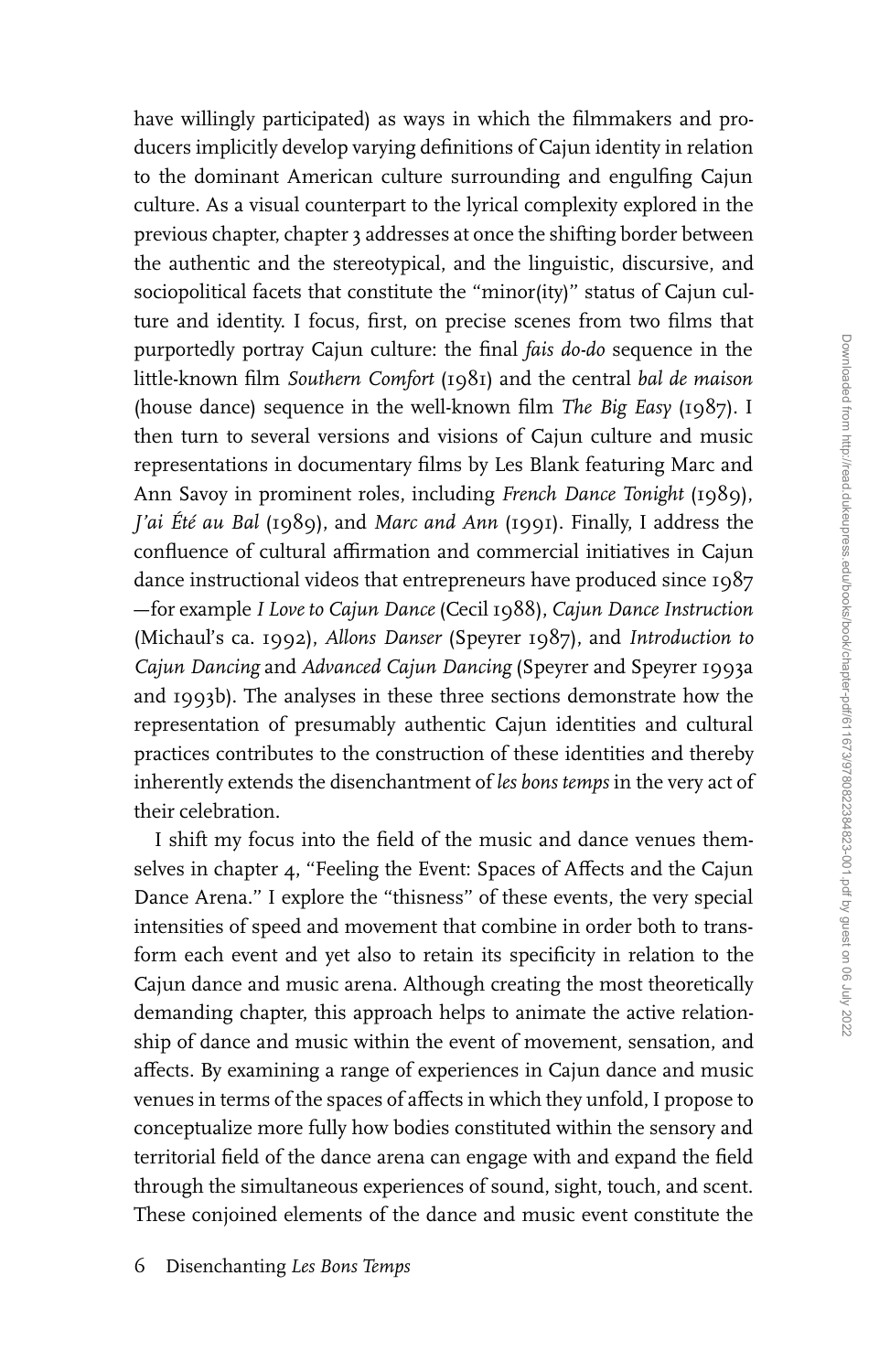vital assemblage of dancers, spectators, and musicians within dynamic spatiotemporal becomings. Thus, drawing on my dance experience at different Cajun dance and music venues, I emphasize the variations in and effects of performances by, notably, Michael Doucet and BeauSoleil and Wayne Toups and ZydeCajun.

In chapter 5, ''Disenchanting *Les Bons Temps*,'' I consider the sociopolitical tensions that underlie *les bons temps*. That is, having established the links between self-representation of Cajun identities, the performance as "event," and the territorial aspects of the Cajun dance and music arena, I consider how the different appeals to Cajun identity and authenticity are troubled both by linguistic isolation and by racial and social practices that inherently attempt to protect the dance and music forms from intrusion by variously defined "others," both inside and outside Louisiana. This disenchantment of prevalent mythologies of identity and authenticity corresponds to the order of analyses in the preceding chapters: first, of the musical repertoire (studied in chapter 2) in terms of modes of instrumentation and selected lyrics in Cajun music and zydeco; second, of documentaries (considered in chapter 3) in terms of statements and images about race relations in the origins of Cajun music; and, third, of the dance arena (described in chapter 4) in terms of particular exclusionary practices that have occurred in different clubs and festivals.

Having thus reflected on the disenchantment of *les bons temps*, I return in chapter 6 to their inherent force of enchantment and hope by considering a number of current initiatives in Cajun music that speak to the joyful prospects for *les bons temps* in this century.<sup>9</sup> These initiatives include, but are not limited to, the emergence of women's voices in the male-dominated Cajun music scene, the plethora of teenage and even preteen musicians performing Cajun music, and collaborations between Cajun and zydeco musicians on a growing number of projects. It is true that however much one might wish the contrary, the tensions and exclusions identified in chapter 5 are likely never to disappear entirely. Yet, with grassroots initiatives like Action Cadienne, led by Zachary Richard to introduce Cajun French language to children and, more generally, into daily life, or Christine Balfa's efforts to stimulate greater knowledge of Cajun cultural practices through the Louisiana Folk Roots organization, different forms of alliances can emerge and serve as examples of affirmative practices that are at once cultural and pedagogical.<sup>10</sup>

In the end, this study is inspired by the paradoxical message—of joy